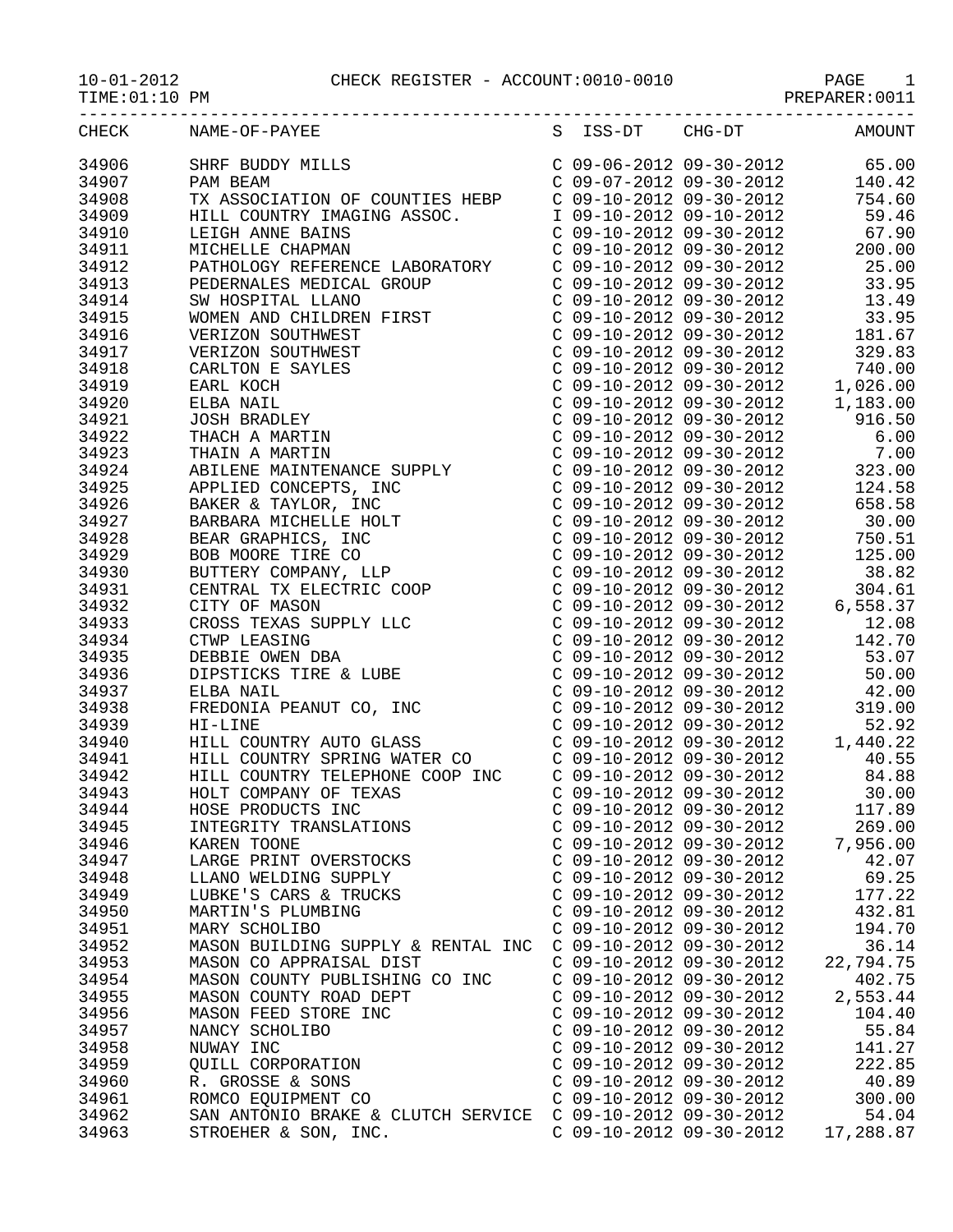10-01-2012 CHECK REGISTER - ACCOUNT:0010-0010 PAGE 2

| TIME: 01: TO PM |  |
|-----------------|--|
|-----------------|--|

| TIME: (<br>PM | PRLPARLR |
|---------------|----------|
|               |          |

| CHECK |                                                                                                                                                                                                                                                                              | S | ISS-DT                    | CHG-DT                                                                                                                                                         | AMOUNT                                                                                                                                                                                                                                                                                    |
|-------|------------------------------------------------------------------------------------------------------------------------------------------------------------------------------------------------------------------------------------------------------------------------------|---|---------------------------|----------------------------------------------------------------------------------------------------------------------------------------------------------------|-------------------------------------------------------------------------------------------------------------------------------------------------------------------------------------------------------------------------------------------------------------------------------------------|
| 34964 | NAME-OF-PAYEE<br>TEXAS COMMUNICATIONS<br>THAIN A MARTIN<br>VERIZON COMMUNICATIONS<br>VERIZON SOUTHWEST<br>WATSON AUTO PARTS INC<br>WEBER CHEVRON<br>XESCH & PICKETT<br>PAYROLL CLEARING ACCOUNT<br>TYLER BOBINMYER<br>FIRST MASON TITLE<br>LUCY DELGADO<br>TX VITA           |   |                           | C 09-10-2012 09-30-2012                                                                                                                                        | 703.34                                                                                                                                                                                                                                                                                    |
| 34965 |                                                                                                                                                                                                                                                                              |   |                           |                                                                                                                                                                | 49.00                                                                                                                                                                                                                                                                                     |
| 34966 |                                                                                                                                                                                                                                                                              |   |                           | C 09-10-2012 09-30-2012<br>C 09-10-2012 09-30-2012<br>C 09-10-2012 09-30-2012<br>C 09-10-2012 09-30-2012                                                       | 195.04                                                                                                                                                                                                                                                                                    |
| 34967 |                                                                                                                                                                                                                                                                              |   |                           |                                                                                                                                                                | 725.90                                                                                                                                                                                                                                                                                    |
| 34968 |                                                                                                                                                                                                                                                                              |   |                           |                                                                                                                                                                | 883.04                                                                                                                                                                                                                                                                                    |
| 34969 |                                                                                                                                                                                                                                                                              |   |                           |                                                                                                                                                                | $C$ 09-10-2012 09-30-2012 921.00                                                                                                                                                                                                                                                          |
| 34970 |                                                                                                                                                                                                                                                                              |   |                           |                                                                                                                                                                | C 09-10-2012 09-30-2012 289.55<br>C 09-10-2012 09-30-2012 185.00<br>C 09-13-2012 09-30-2012 56,507.25<br>C 09-14-2012 09-30-2012 1,029.45                                                                                                                                                 |
| 34971 |                                                                                                                                                                                                                                                                              |   |                           |                                                                                                                                                                |                                                                                                                                                                                                                                                                                           |
| 34972 |                                                                                                                                                                                                                                                                              |   |                           |                                                                                                                                                                |                                                                                                                                                                                                                                                                                           |
| 34973 |                                                                                                                                                                                                                                                                              |   |                           |                                                                                                                                                                |                                                                                                                                                                                                                                                                                           |
| 34974 |                                                                                                                                                                                                                                                                              |   |                           | C 09-17-2012 09-30-2012                                                                                                                                        | 4.00                                                                                                                                                                                                                                                                                      |
| 34975 |                                                                                                                                                                                                                                                                              |   |                           | C 09-19-2012 09-30-2012                                                                                                                                        | 121.50                                                                                                                                                                                                                                                                                    |
| 34976 |                                                                                                                                                                                                                                                                              |   |                           | $C$ 09-20-2012 09-30-2012                                                                                                                                      | 62.00                                                                                                                                                                                                                                                                                     |
| 34977 |                                                                                                                                                                                                                                                                              |   |                           |                                                                                                                                                                |                                                                                                                                                                                                                                                                                           |
| 34978 |                                                                                                                                                                                                                                                                              |   |                           |                                                                                                                                                                |                                                                                                                                                                                                                                                                                           |
| 34979 |                                                                                                                                                                                                                                                                              |   |                           |                                                                                                                                                                | $20 - 20 - 2012$<br>$0 - 20 - 2012$<br>$0 - 20 - 2012$<br>$0 - 20 - 2012$<br>$0 - 20 - 2012$<br>$0 - 20 - 2012$<br>$0 - 20 - 2012$<br>$0 - 2012$<br>$0 - 2012$<br>$0 - 2012$<br>$0 - 2012$<br>$0 - 2012$<br>$0 - 2012$<br>$0 - 2012$<br>$0 - 2012$<br>$0 - 2012$<br>$0 - 2012$<br>$0 - 2$ |
| 34980 | FREDERICKSBURG ANESTHESIA CONS                                                                                                                                                                                                                                               |   |                           |                                                                                                                                                                |                                                                                                                                                                                                                                                                                           |
| 34981 |                                                                                                                                                                                                                                                                              |   |                           |                                                                                                                                                                |                                                                                                                                                                                                                                                                                           |
| 34982 |                                                                                                                                                                                                                                                                              |   |                           |                                                                                                                                                                |                                                                                                                                                                                                                                                                                           |
| 34983 | HILL COUNTRY MEM HOSPITAL<br>MICHELLE CHAPMAN<br>SCRIPT SHOPPE<br>SW HOSPITAL LLANO                                                                                                                                                                                          |   |                           |                                                                                                                                                                | 1 09-25-2012 09-25-2012 600.00<br>C 09-25-2012 09-30-2012 94.09<br>C 09-25-2012 09-30-2012 13.49                                                                                                                                                                                          |
| 34984 |                                                                                                                                                                                                                                                                              |   |                           |                                                                                                                                                                |                                                                                                                                                                                                                                                                                           |
| 34985 |                                                                                                                                                                                                                                                                              |   |                           |                                                                                                                                                                |                                                                                                                                                                                                                                                                                           |
| 34986 | 72 DEGREES AIR CONDITIONING HEATING I 09-25-2012 09-25-2012 261.00<br>ALLISON BASS & ASSOCIATES 1 09-25-2012 09-25-2012 5,500.00                                                                                                                                             |   |                           |                                                                                                                                                                |                                                                                                                                                                                                                                                                                           |
| 34987 |                                                                                                                                                                                                                                                                              |   |                           |                                                                                                                                                                |                                                                                                                                                                                                                                                                                           |
| 34988 |                                                                                                                                                                                                                                                                              |   |                           |                                                                                                                                                                |                                                                                                                                                                                                                                                                                           |
| 34989 |                                                                                                                                                                                                                                                                              |   |                           |                                                                                                                                                                |                                                                                                                                                                                                                                                                                           |
| 34990 |                                                                                                                                                                                                                                                                              |   |                           |                                                                                                                                                                | 1 09-25-2012 09-25-2012 30.00<br>1 09-25-2012 09-25-2012 549.41<br>C 09-25-2012 09-30-2012 928.00<br>C 09-25-2012 09-30-2012 262.50                                                                                                                                                       |
| 34991 |                                                                                                                                                                                                                                                                              |   |                           |                                                                                                                                                                | I 09-25-2012 09-25-2012 86.19                                                                                                                                                                                                                                                             |
| 34992 |                                                                                                                                                                                                                                                                              |   |                           | I 09-25-2012 09-25-2012                                                                                                                                        | 4.73                                                                                                                                                                                                                                                                                      |
| 34993 |                                                                                                                                                                                                                                                                              |   |                           |                                                                                                                                                                |                                                                                                                                                                                                                                                                                           |
| 34994 |                                                                                                                                                                                                                                                                              |   |                           | I 09-25-2012 09-25-2012<br>C 09-25-2012 09-30-2012                                                                                                             | $4.75$<br>500.00<br>49.03                                                                                                                                                                                                                                                                 |
| 34995 | THE DESKEES AIR CONDITIONING HEATING<br>ALLISON BASS & ASSOCIATES<br>BARBARA MICHELLE HOLT<br>BEAR GRAPHICS, INC<br>BILL WILLIAMS TIRE CENTER<br>BRADLY A GLASS<br>CENTURYLINK QCC<br>CINDY KOTHMANN<br>CLYDE MARTIN<br>CROSS TEXAS SUPPLY LLC<br>CTWP LEASI<br>CTWP LEASING |   |                           | $109-25-201209-25-2012$                                                                                                                                        | 104.20                                                                                                                                                                                                                                                                                    |
| 34996 | DOLLAR GENERAL-CHARGED SALES                                                                                                                                                                                                                                                 |   |                           | I 09-25-2012 09-25-2012                                                                                                                                        | 16.00                                                                                                                                                                                                                                                                                     |
| 34997 | ELBA NAIL                                                                                                                                                                                                                                                                    |   |                           | 1 09-25-2012 09-25-2012<br>1 09-25-2012 09-25-2012<br>1 09-25-2012 09-25-2012<br>1 09-25-2012 09-25-2012<br>1 09-25-2012 09-25-2012<br>C 09-25-2012 09-30-2012 | 77.00                                                                                                                                                                                                                                                                                     |
| 34998 | ELECTION SYSTEMS & SOFTWARE                                                                                                                                                                                                                                                  |   |                           |                                                                                                                                                                | 5,615.82                                                                                                                                                                                                                                                                                  |
| 34999 | HI-LINE<br>HI-LINE<br>HOLT COMPANY OF TEXAS<br>HOSE PRODUCTS INC<br>JAN APPLEBY                                                                                                                                                                                              |   |                           |                                                                                                                                                                | 237.73                                                                                                                                                                                                                                                                                    |
| 35000 |                                                                                                                                                                                                                                                                              |   |                           |                                                                                                                                                                | 961.69                                                                                                                                                                                                                                                                                    |
| 35001 |                                                                                                                                                                                                                                                                              |   |                           |                                                                                                                                                                | 133.68                                                                                                                                                                                                                                                                                    |
| 35002 |                                                                                                                                                                                                                                                                              |   |                           | I 09-25-2012 09-25-2012                                                                                                                                        | 66.92                                                                                                                                                                                                                                                                                     |
| 35003 | JOHN GRIFFITH                                                                                                                                                                                                                                                                |   |                           | I 09-25-2012 09-25-2012                                                                                                                                        | 135.00                                                                                                                                                                                                                                                                                    |
| 35004 | KATRINA (KORKUS) MORRIS                                                                                                                                                                                                                                                      |   | $C$ 09-25-2012 09-30-2012 |                                                                                                                                                                | 833.00                                                                                                                                                                                                                                                                                    |
| 35005 | LEXIS NEXIS                                                                                                                                                                                                                                                                  |   | I 09-25-2012 09-25-2012   |                                                                                                                                                                | 105.00                                                                                                                                                                                                                                                                                    |
| 35006 | LEXISNEXIS                                                                                                                                                                                                                                                                   |   | I 09-25-2012 09-25-2012   |                                                                                                                                                                | 50.75                                                                                                                                                                                                                                                                                     |
| 35007 | LORD AECK SARGENT                                                                                                                                                                                                                                                            |   | I 09-25-2012 09-25-2012   |                                                                                                                                                                | 5,033.89                                                                                                                                                                                                                                                                                  |
| 35008 | LOWE'S PAY AND SAVE INC                                                                                                                                                                                                                                                      |   | $C$ 09-25-2012 09-30-2012 |                                                                                                                                                                | 61.65                                                                                                                                                                                                                                                                                     |
| 35009 | LUCIO MORA                                                                                                                                                                                                                                                                   |   | $C$ 09-25-2012 09-30-2012 |                                                                                                                                                                | 1,174.08                                                                                                                                                                                                                                                                                  |
| 35010 | MASCOT METROPOLITAN INC                                                                                                                                                                                                                                                      |   | I 09-25-2012 09-25-2012   |                                                                                                                                                                | 430.00                                                                                                                                                                                                                                                                                    |
| 35011 | MASON MONOGRAMS & MORE                                                                                                                                                                                                                                                       |   | I 09-25-2012 09-25-2012   |                                                                                                                                                                | 288.00                                                                                                                                                                                                                                                                                    |
| 35012 | MASON SHORT STOP                                                                                                                                                                                                                                                             |   | $C$ 09-25-2012 09-30-2012 |                                                                                                                                                                | 286.36                                                                                                                                                                                                                                                                                    |
| 35013 | MCCREARY VESELKA BRAGG & ALLEN                                                                                                                                                                                                                                               |   | I 09-25-2012 09-25-2012   |                                                                                                                                                                | 849.15                                                                                                                                                                                                                                                                                    |
| 35014 | PARTS PLUS                                                                                                                                                                                                                                                                   |   | I 09-25-2012 09-25-2012   |                                                                                                                                                                | 24.50                                                                                                                                                                                                                                                                                     |
| 35015 | PITNEY BOWES                                                                                                                                                                                                                                                                 |   | I 09-25-2012 09-25-2012   |                                                                                                                                                                | 162.24                                                                                                                                                                                                                                                                                    |
| 35016 | QUILL CORPORATION                                                                                                                                                                                                                                                            |   | I 09-25-2012 09-25-2012   |                                                                                                                                                                | 77.98                                                                                                                                                                                                                                                                                     |
| 35017 | RESERVE ACCOUNT                                                                                                                                                                                                                                                              |   | I 09-25-2012 09-25-2012   |                                                                                                                                                                | 1,000.00                                                                                                                                                                                                                                                                                  |
| 35018 | SHELL FLEET PLUS                                                                                                                                                                                                                                                             |   | I 09-25-2012 09-25-2012   |                                                                                                                                                                | 474.77                                                                                                                                                                                                                                                                                    |
| 35019 | THAIN A MARTIN                                                                                                                                                                                                                                                               |   | I 09-25-2012 09-25-2012   |                                                                                                                                                                | 77.00                                                                                                                                                                                                                                                                                     |
| 35020 | TX ASSOC OF COUNTIES                                                                                                                                                                                                                                                         |   | $C$ 09-25-2012 09-30-2012 |                                                                                                                                                                | 7,990.00                                                                                                                                                                                                                                                                                  |
| 35021 | TX STATE LIB & ARCHIVES COMM                                                                                                                                                                                                                                                 |   | I 09-25-2012 09-25-2012   |                                                                                                                                                                | 130.00                                                                                                                                                                                                                                                                                    |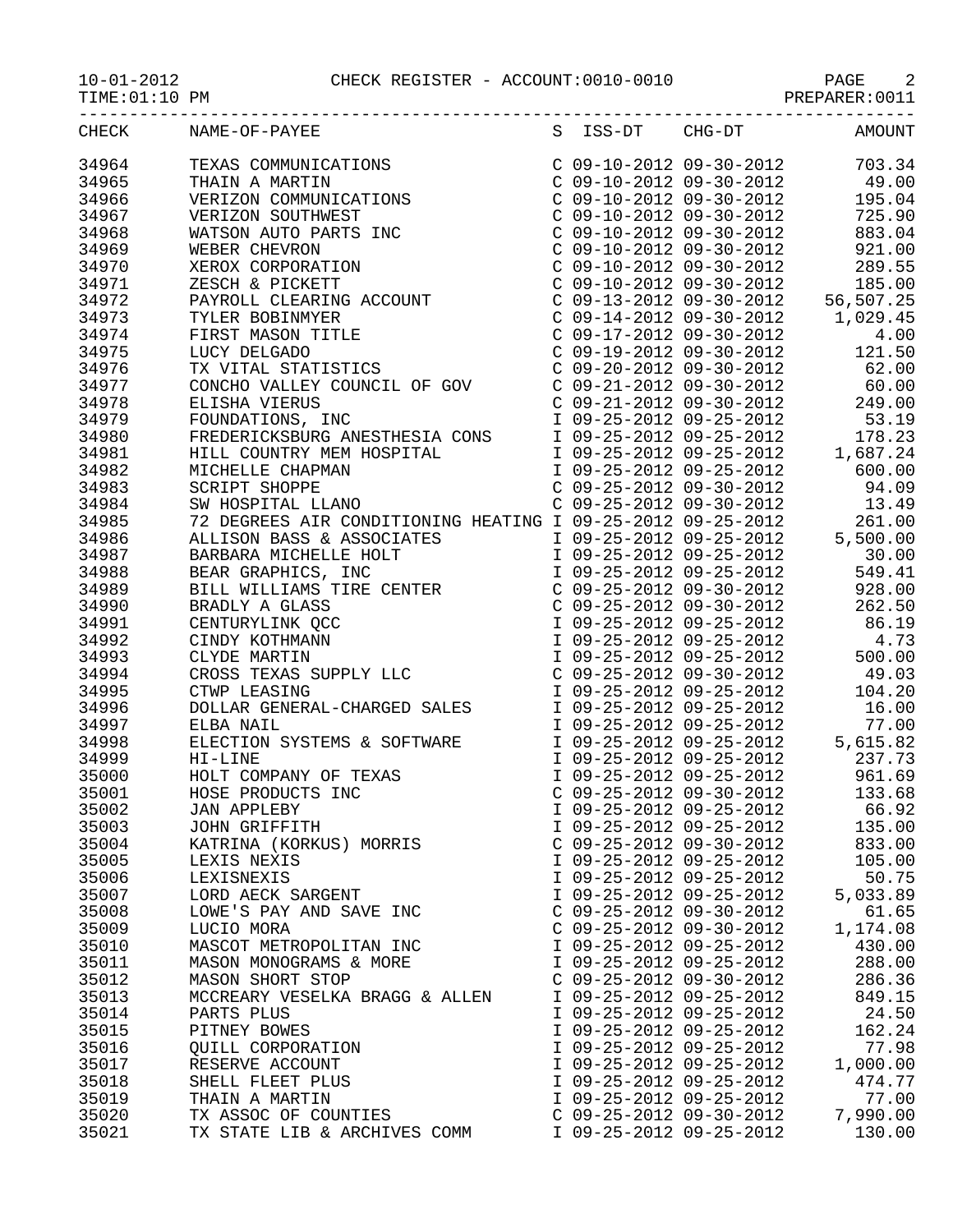| CHECK | NAME-OF-PAYEE               | S. | ISS-DT                    | CHG-DT | AMOUNT    |
|-------|-----------------------------|----|---------------------------|--------|-----------|
| 35022 | VERIZON SOUTHWEST           |    | I 09-25-2012 09-25-2012   |        | 155.57    |
| 35023 | WALMART COMMUNITY/GEMB      |    | I 09-25-2012 09-25-2012   |        | 189.21    |
| 35024 | PREMIER METALWERKS          |    | I 09-26-2012 09-26-2012   |        | 87,270.00 |
| 35025 | PAYROLL CLEARING ACCOUNT    |    | $C$ 09-27-2012 09-30-2012 |        | 82,280.67 |
| 35026 | CAPITAL GRAPHICS, INC       |    | I 09-27-2012 09-27-2012   |        | 224.22    |
| 35027 | CAPITAL ONE BANK (USA) N.A. |    | I 09-27-2012 09-27-2012   |        | 3,868.64  |
| 35028 | <b>JERRY BEARDEN</b>        |    | I 09-27-2012 09-27-2012   |        | 393.00    |
| 35029 | TX DEPT OF AGRICULTURE      |    | I 09-27-2012 09-27-2012   |        | 8,105.96  |
| 35030 | WILL FREY                   |    | I 09-27-2012 09-27-2012   |        | 408.02    |
| 35031 | SHERIFF GLEN A SACHTLEBEN   |    | I 09-28-2012 09-28-2012   |        | 75.00     |
| 35032 | JUROR CASH/POLLY MCMILLAN   |    | $C$ 09-28-2012 09-30-2012 |        | 870.00    |
|       |                             |    |                           |        |           |